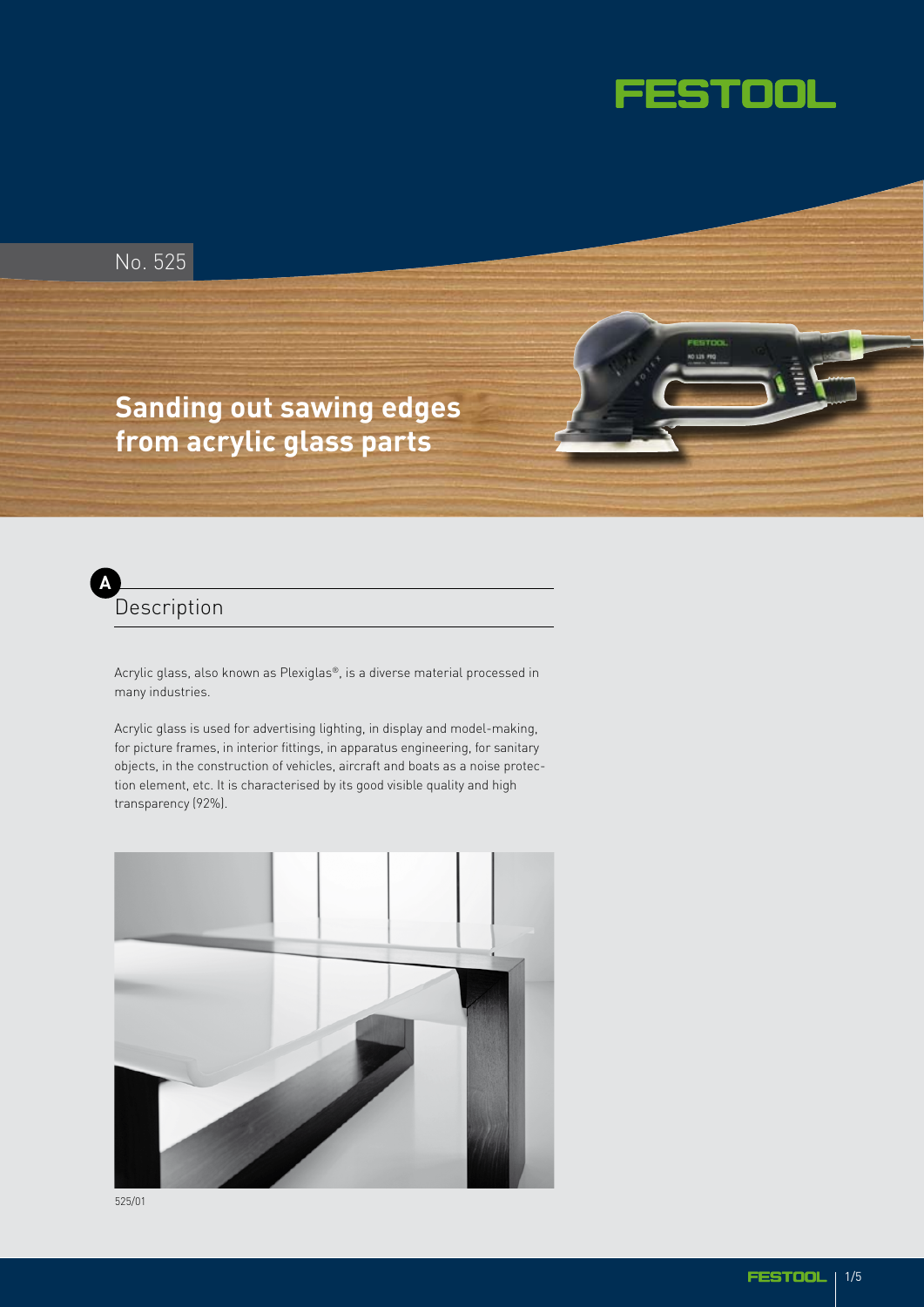Acrylic glass is offered as cast acrylic glass (type GS = yellow protective film on the bottom of the plate) and as extruded acrylic glass (type XT = blue protective film on the bottom of the plate).

- Cast acrylic glass: wide processing scope, particularly suited for individual production and for small series production, e.g. displays, models, furniture, apparatus engineering, special glazing, etc.
- Extruded acrylic glass: more efficient and cheaper acrylic glass. Particularly suited for series production of advertising lighting, caravan/mobile home windows, less demanding series parts.

When cutting acrylic glass a rough, milky white cutting edge arises. In a processed state a scratch-free and clear surface is required, especially if the cutting edges are to be visible.

#### **Previous solution:**

- 1. Complex, energy-sapping and time-consuming sanding by hand.
- 2. Machine preparation with angle grinders. The risk of the surface overheating arises as a result.

The water absorption of acrylic glass increases with an increasing temperature. Permanent exposure to temperatures over 40°C can give acrylic glass a milky white colour. This can be remedied by air or oven drying, but only if there has been no considerable overstress.

# **Solution:**

Using the ROTEX RO 150 FEQ or alternatively the ROTEX RO 125 FEQ, and the corresponding Festool system accessories the above-mentioned problem can be solved quickly, cleanly and efficiently, and without the problem of heat development.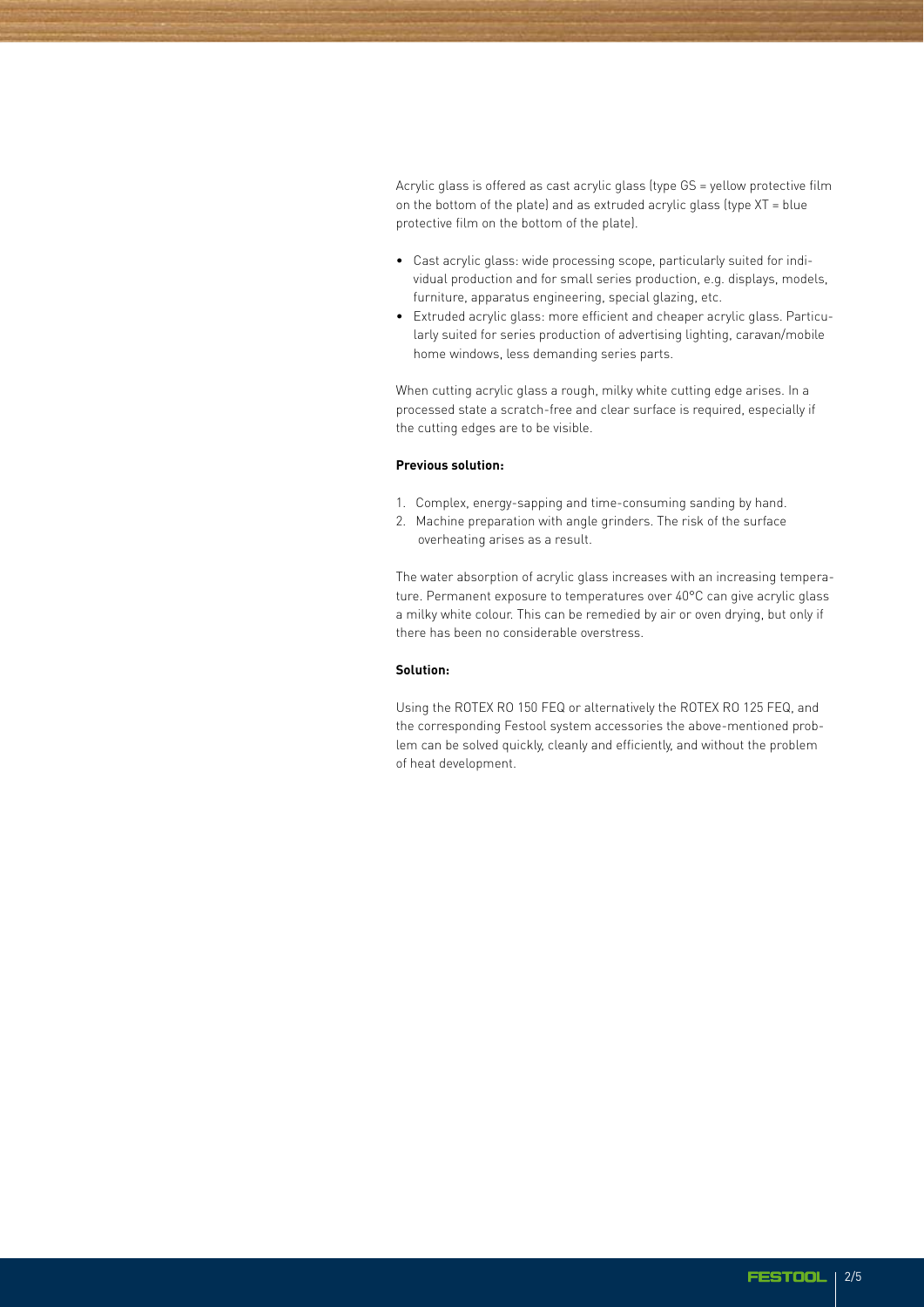

525/02

525/03

**B**

Tools/Accessories



The following tools and accessories are used in this application example:

| Designation                              | Order No. |
|------------------------------------------|-----------|
| ROTEX RO 150 FFQ                         |           |
| Geared eccentric sander ROTEX RO 150 FEQ | 493915    |
| Stickfix abrasive sheets Ø 150 mm:       |           |
| Brilliant 2 STF-D150/8-P 240-BR2         | 492987    |
| Brilliant 2 STF-D150/8-P 320-BR2         | 492988    |
| Brilliant 2 STF-D150/8-P 400-BR2         | 492989    |
| Platin 2 STF-D150/0-S 1000-PL2           | 492370    |
| Platin 2 STF-D150/0-S 2000-PL2           | 492371    |
| CTL series mobile dust extractor         | $\ast$    |

## Alternative:

| <b>Designation</b>                       | Order No. |
|------------------------------------------|-----------|
| ROTEX RO 125 FFQ                         |           |
| Geared eccentric sander ROTEX RO 125 FEQ | 571333    |
| Stickfix abrasive sheets Ø 125 mm:       |           |
| Brilliant 2 STF-D125/8-P 220-BR2         | 492950    |
| Brilliant 2 STF-D125/8-P 320-BR2         | 492951    |
| Brilliant 2 STF-D125/8-P 400-BR2         | 492952    |
| Platin 2 STF-D125/0-S 1000-PL2           | 492375    |
| Platin 2 STF-D125/0-S 2000-PL2           | 492376    |
| FastFix sanding pad, ST-STF D125/8 FX-H  | 492127    |
| CTL series mobile dust extractor         | *         |

\* Please obtain the order no. from the Festool main catalogue or from the Festool website.



| <b>Designation</b>            | Order No. |
|-------------------------------|-----------|
| Optional quide control black: |           |
| Guide control black set       | 495939    |
| Guide control black refill    | 495940    |



525/04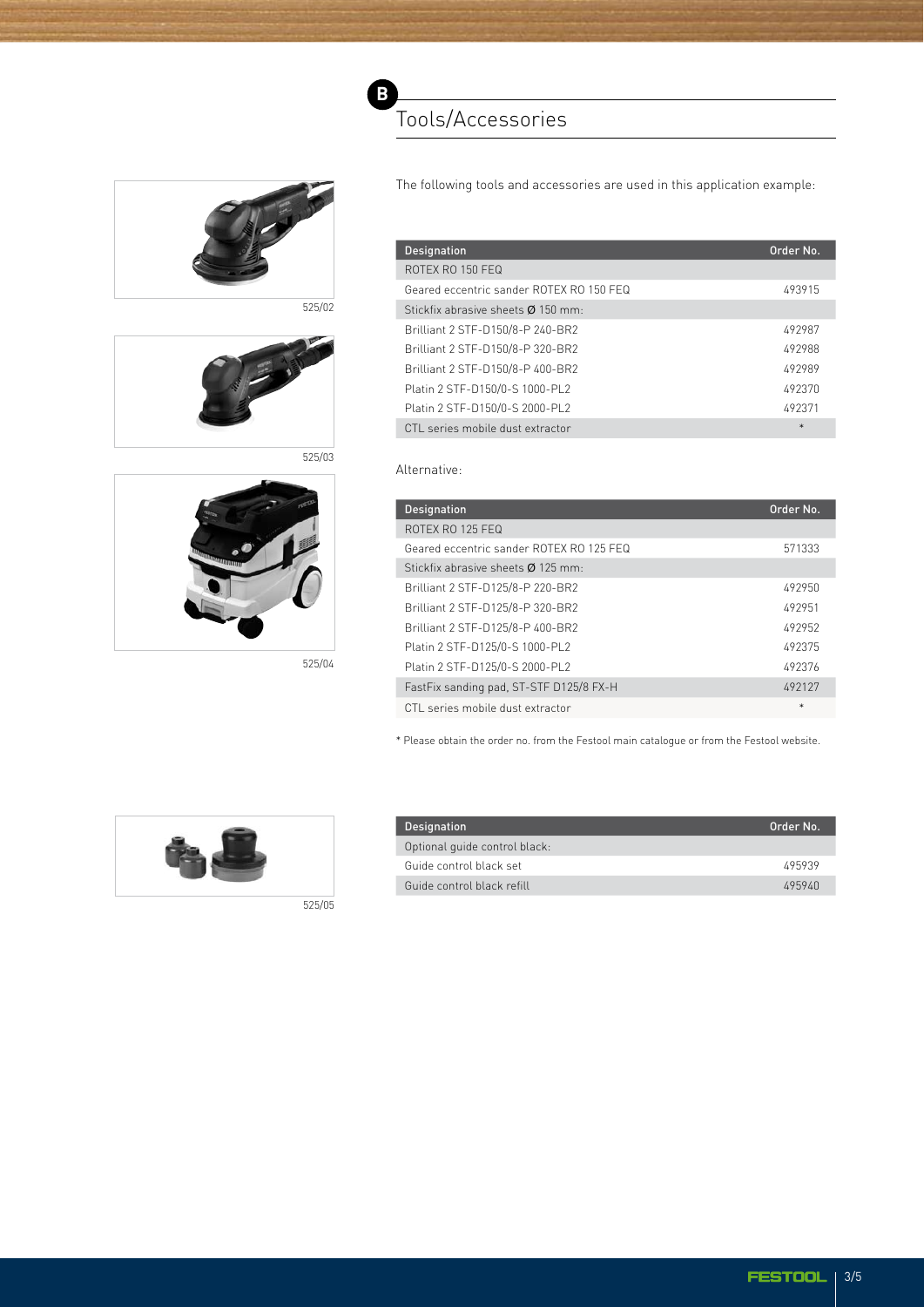



525/06

| andır | π |
|-------|---|
|       |   |
|       |   |

|                  | <b>RO 150 FEQ</b>                                                                                    | <b>RO 125 FEQ</b>  |  |
|------------------|------------------------------------------------------------------------------------------------------|--------------------|--|
| Sanding motion   | Fine sanding                                                                                         |                    |  |
| Flectronic level | 6                                                                                                    |                    |  |
| Sanding pad      | FastFix sanding pad                                                                                  |                    |  |
|                  | ST-STF D150/8 FX-H                                                                                   | ST-STF D125/8 FX-H |  |
| Abrasives        | Brilliant <sup>®</sup> 2 P 240<br>Brilliant <sup>®</sup> 2 P 320<br>Brilliant <sup>®</sup> $2 P 400$ |                    |  |